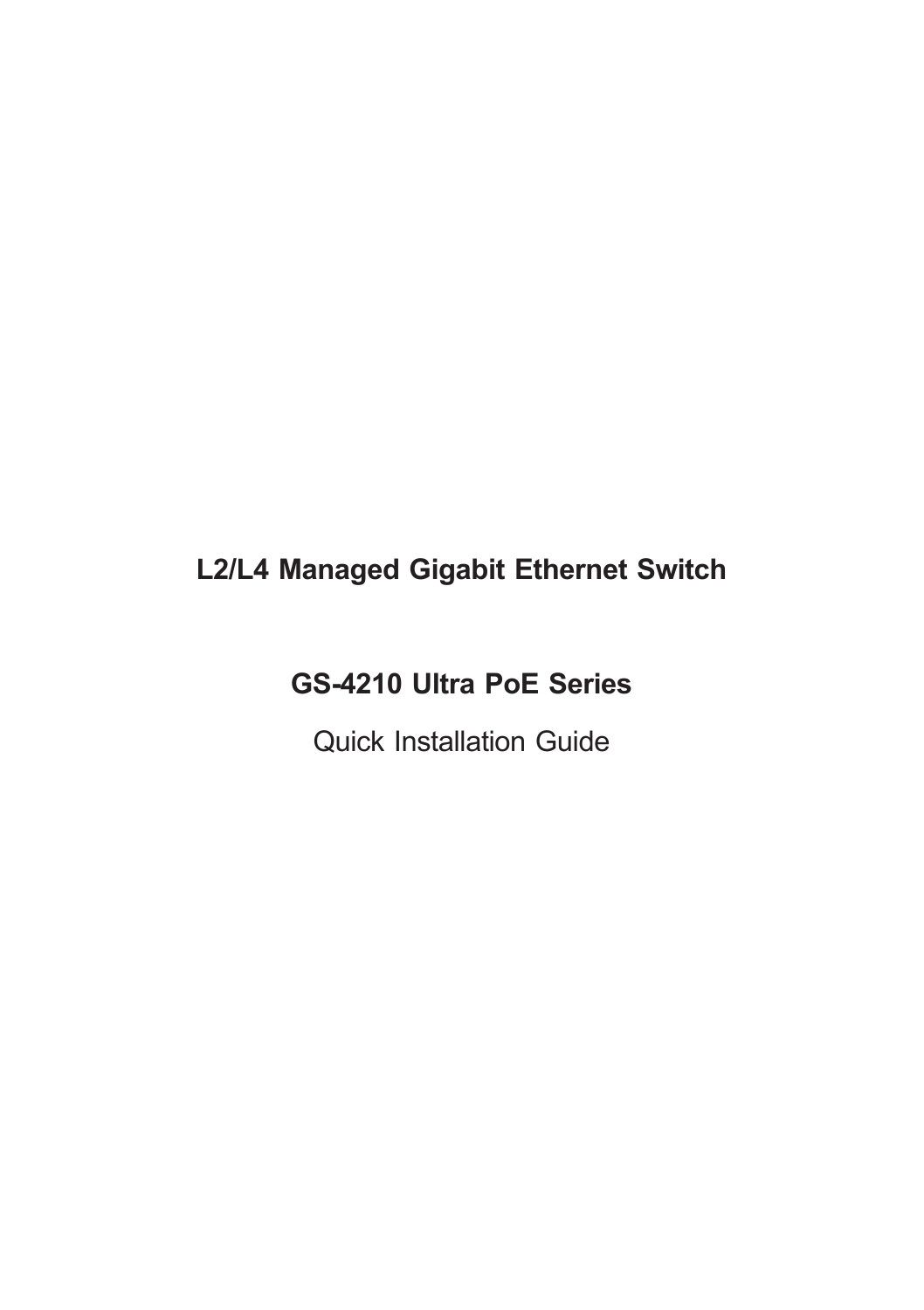# **Table of Contents**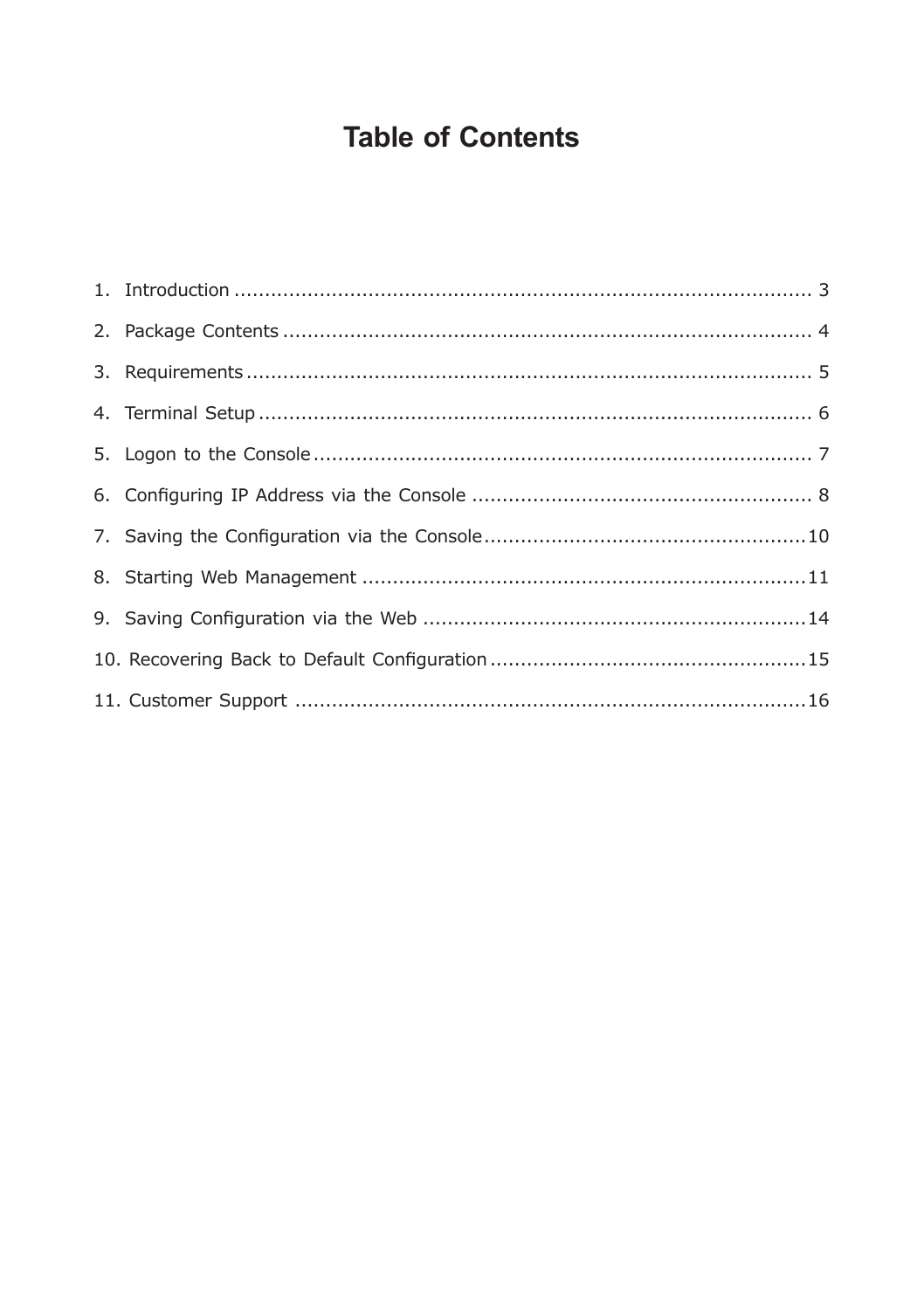# <span id="page-2-0"></span>*1. Introduction*

Thank you for purchasing PLANET L2/L4 Managed Gigabit Ethernet Switch. The description of this model is shown below:

| GS-4210-16UP4C | 16-port 10/100/1000T Ultra PoE + 4-port Gigabit TP/SFP<br>Combo Managed Switch |
|----------------|--------------------------------------------------------------------------------|
| GS-4210-24UP4C | 24-port 10/100/1000T Ultra PoE + 4-port Gigabit TP/SFP<br>Combo Managed Switch |

**"Managed Switch"** is used as an alternative name in this Quick Installation Guide.

Open the box of the Managed Switch and carefully unpack it. The box should contain the following items:

Ð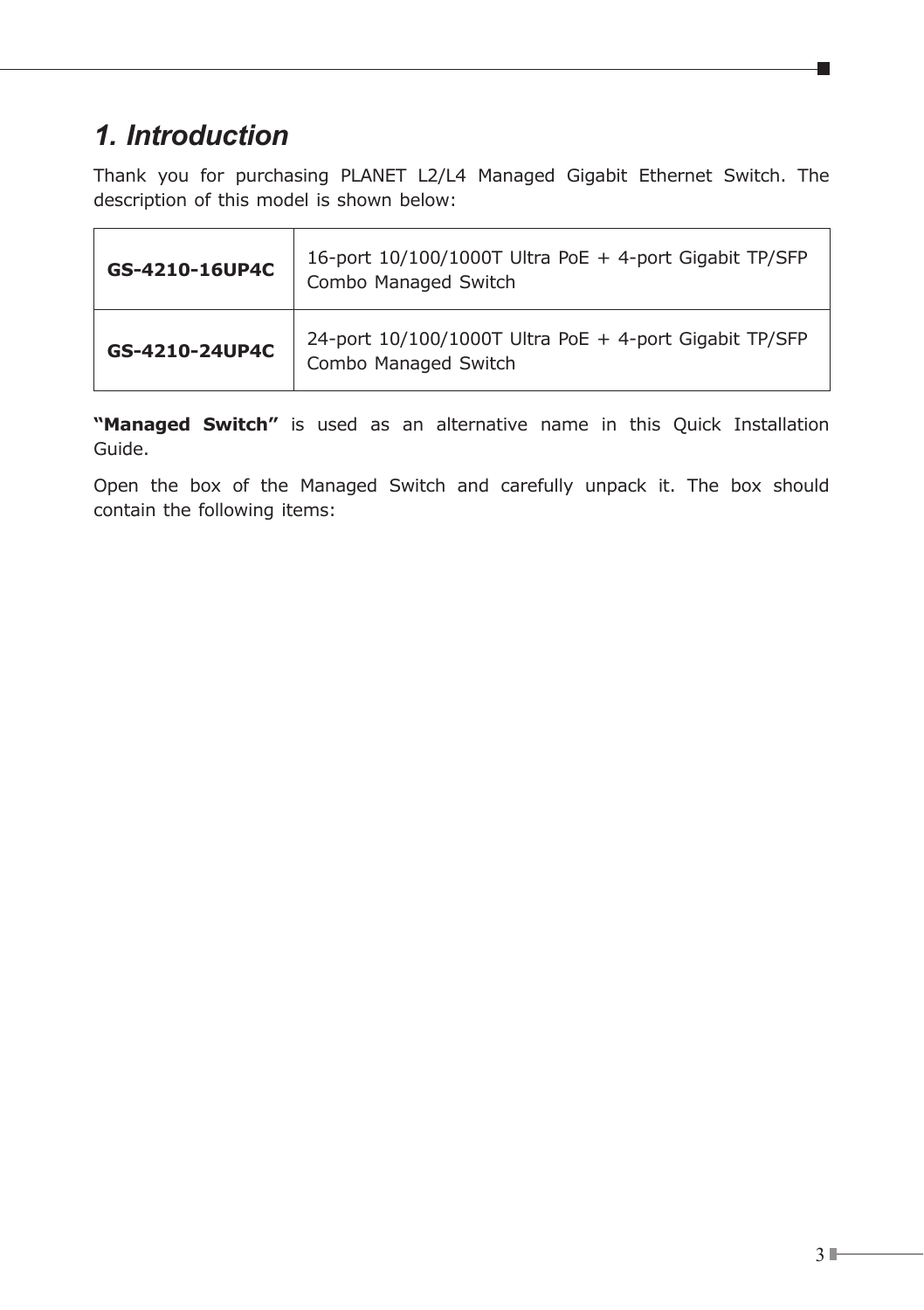# *2. Package Contents*

<span id="page-3-0"></span> $\overline{\phantom{a}}$ 

| <b>Model Series</b>                               | GS-4210 |        |
|---------------------------------------------------|---------|--------|
| Model Name<br>Package Item                        | 16UP4C  | 24UP4C |
| The Managed Switch                                |         |        |
| <b>Quick Installation Guide</b>                   |         |        |
| RS-232 to RJ45 Console Cable                      |         |        |
| <b>Rubber Feet</b>                                |         |        |
| Two Rack-mounting Brackets with Attachment Screws |         |        |
| Power Cord                                        |         |        |
| <b>SFP Dust Caps</b>                              |         |        |

If any item is found missing or damaged, please contact your local reseller for replacement.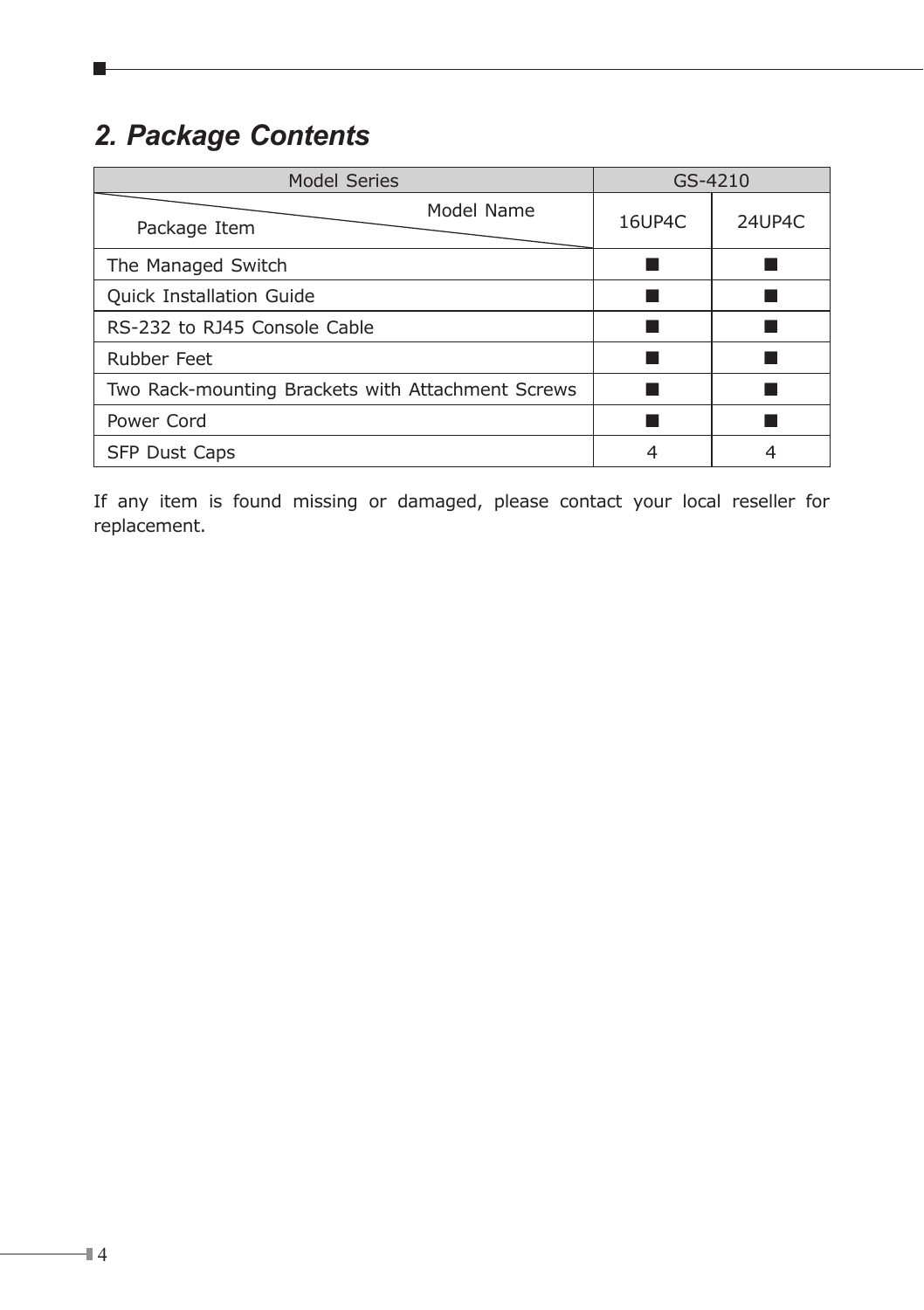### <span id="page-4-0"></span>*3. Requirements*

- Workstations running Windows XP/2003/Vista/7/8/2008/10, MAC OS X or later, Linux, UNIX, or other platforms are compatible with TCP/IP protocols.
- Workstations are installed with Ethernet NIC (Network Interface Card)
- **Serial Port** Connection (Terminal)
	- The above Workstations come with COM Port (DB9) or USB-to-RS-232 converter.
	- $\triangleright$  The above Workstations have been installed with terminal emulator, such as Hyper Terminal included in Windows XP/2003.
	- **Serial cable** -- One end is attached to the RS-232 serial port, while the other end to the console port of the Managed Switch.
- Ethernet Port Connection
	- **Network cables** -- Use standard network (UTP) cables with RJ45 connectors.
	- The above PC is installed with **Web browser** and JAVA runtime environment plug-in.



It is recommended to use Internet Explore 8.0 or above to access the Managed Switch. If the Web interface of the Managed Switch is not accessible, please turn off the anti-virus software or firewall and then try it again.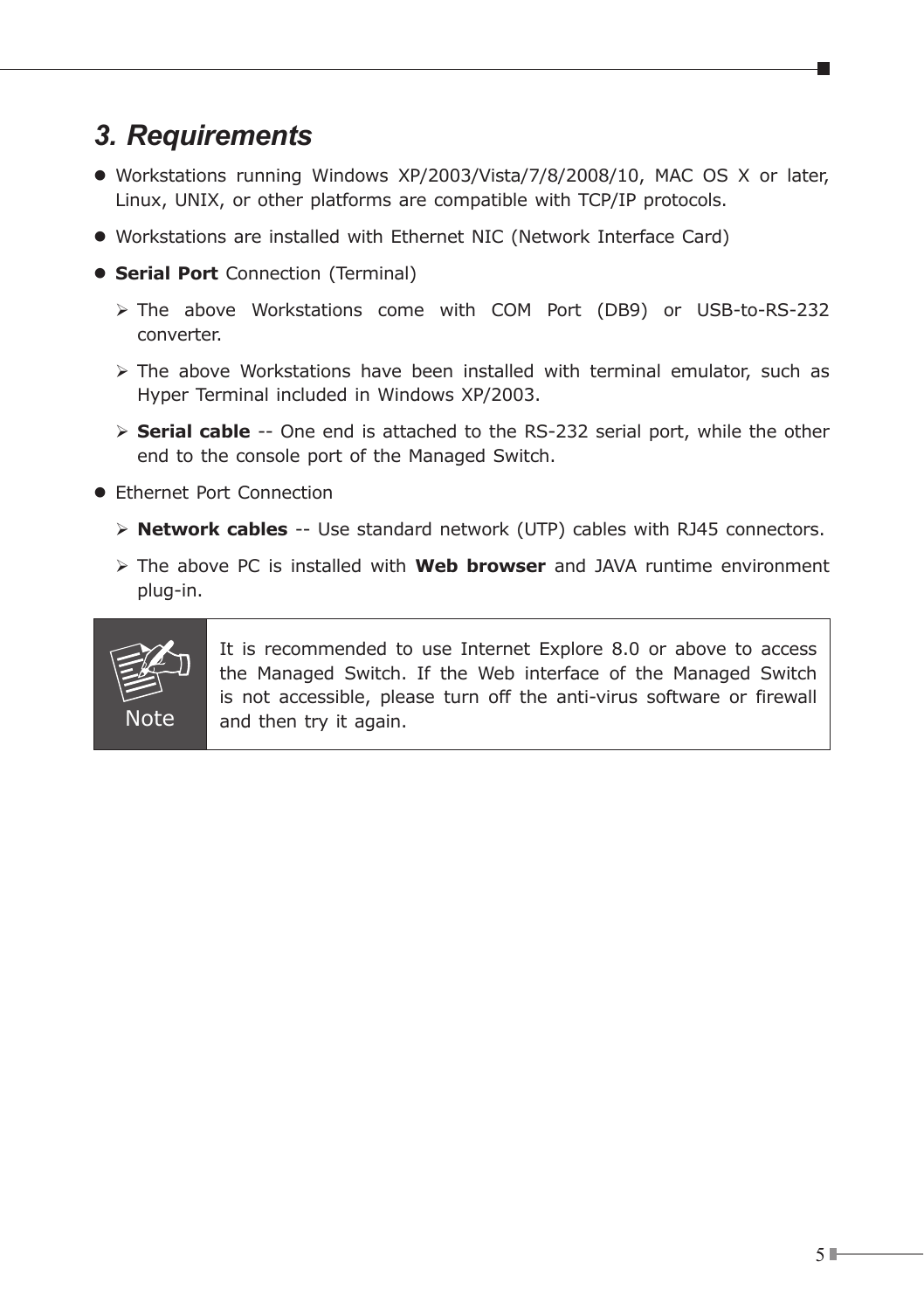### <span id="page-5-0"></span>*4. Terminal Setup*

The Managed Switch is equipped with a console interface for local switch setup and maintenance. To configure the system, connect a serial cable to a **COM port** on a PC or notebook computer and to the RJ45 type of the console port of the Managed Switch.



**Figure 4-1:** Managed Switch Console Connectivity

A terminal program is required to make the software connection to the Managed Switch.

- 1. Run terminal program on the OS.
- 2. When the following screen appears, make sure that the COM port should be configured as:
	- Baud: 115200
	- **a** Data bits: 8
	- Parity: None
	- $\bullet$  Stop bits: 1
	- Flow control: None

| <b>COM1 Properties</b>  |                         |       |
|-------------------------|-------------------------|-------|
| Port Settings           |                         |       |
| Bits per second: 115200 |                         |       |
| Data bits: 8            |                         |       |
| Parity:                 | None<br>٧               |       |
| Stop bits: 1            |                         |       |
| Flow control: None      |                         |       |
|                         | <b>Restore Defaults</b> |       |
| OK                      | Cancel                  | Apply |

**Figure 4-2** COM Port Configuration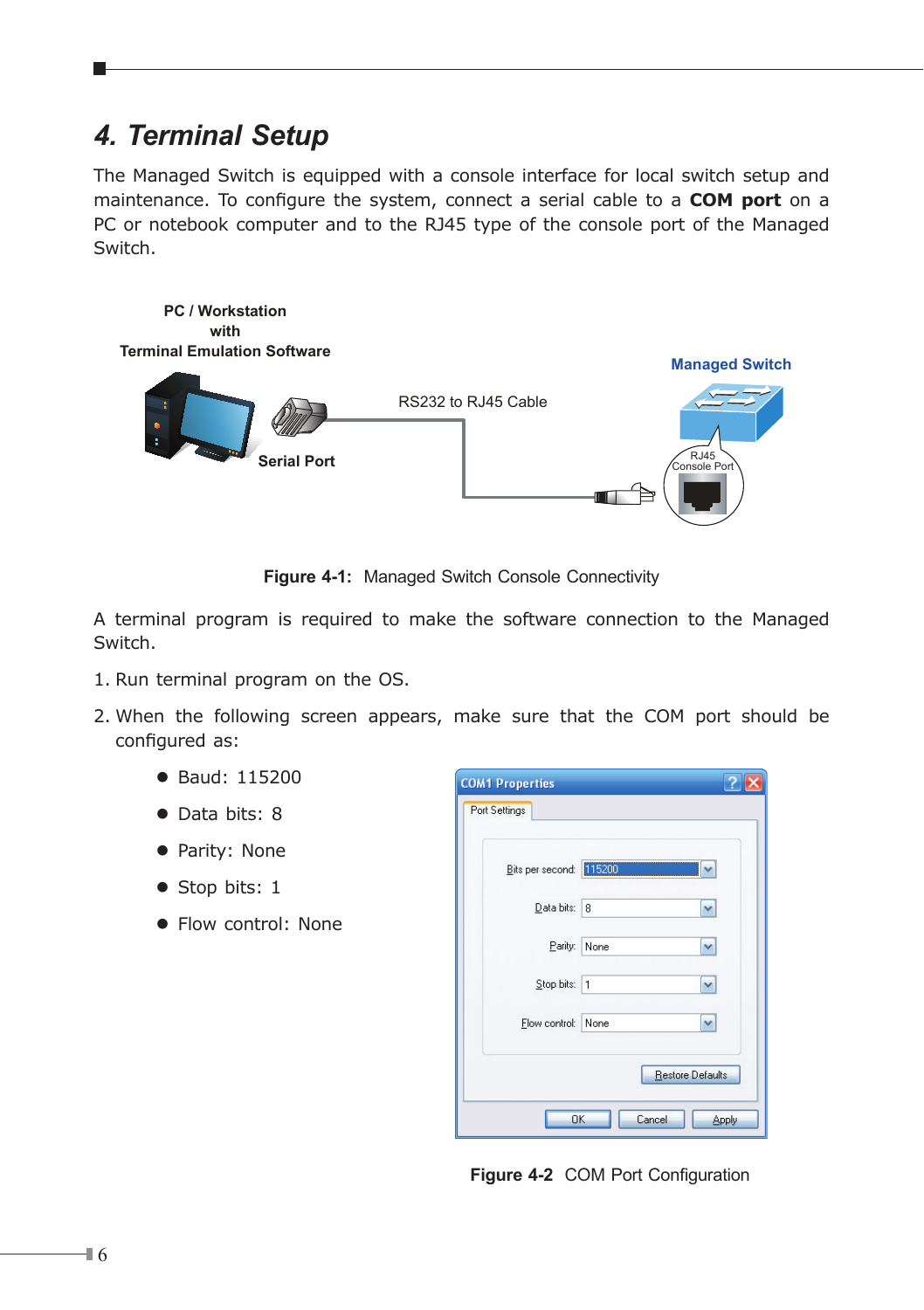# <span id="page-6-0"></span>*5. Logon to the Console*

Once the terminal is connected to the device, power on the Managed Switch and the terminal will display "running testing procedures". Then, the following message asks to log-in user name and password. The factory default user name and password are shown as follows, and the login screen in Figure 5-1 appears.

Username: **admin** Password: **admin**

```
Press any key to continue
Username: admin
Password: *****
GS - 4210#
```
**Figure 5-1:** Managed Switch Console Login Screen

The user can now enter commands to manage the Managed Switch. For a detailed description of the commands, please refer to the following chapters.

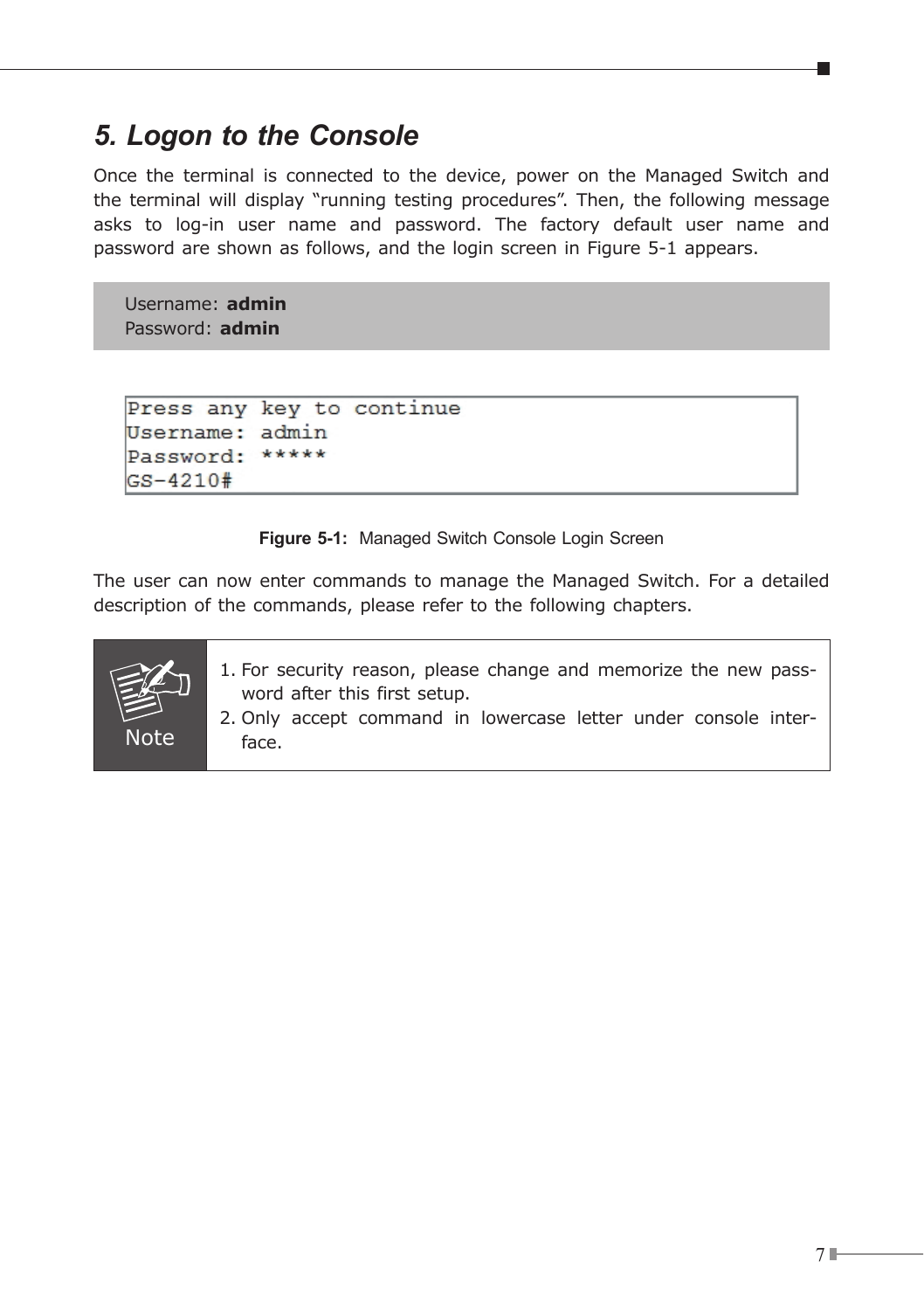### <span id="page-7-0"></span>*6. Configuring IP Address via the Console*

The Managed Switch is shipped with default IP address as follows:

IP Address: **192.168.0.100** Subnet Mask: **255.255.255.0**

To check the current IP address or modify a new IP address for the Switch, please use the procedures as follows:

#### ■ Show the current **IP** address

- 1. At the **"GS-4210 Series#"** prompt, enter **"show ip"**.
- 2. The screen displays the current IP Address, Subnet Mask and Gateway as shown in Figure 6-1.

```
Press any key to continue
Username: admin
Password: *****
|GS-4210# show ip
IP Address: 192.168.0.100
Subnet Netmask: 255.255.255.0
Default Gateway: 192.168.0.254
```
**Figure 6-1:** IP Information Screen

#### **Configuring IP address**

- 3. At the **"GS-4210 Series#"** prompt, enter **"configure"**.
- 4. At the **"GS-4210 Series(config)#"** prompt, enter the following command and press **<Enter>** as shown in Figure 6-2.

GS-4210 Series(config)**# ip address 192.168.1.100 mask 255.255.255.0** GS-4210 Series(config)**# ip default-gateway 192.168.1.254**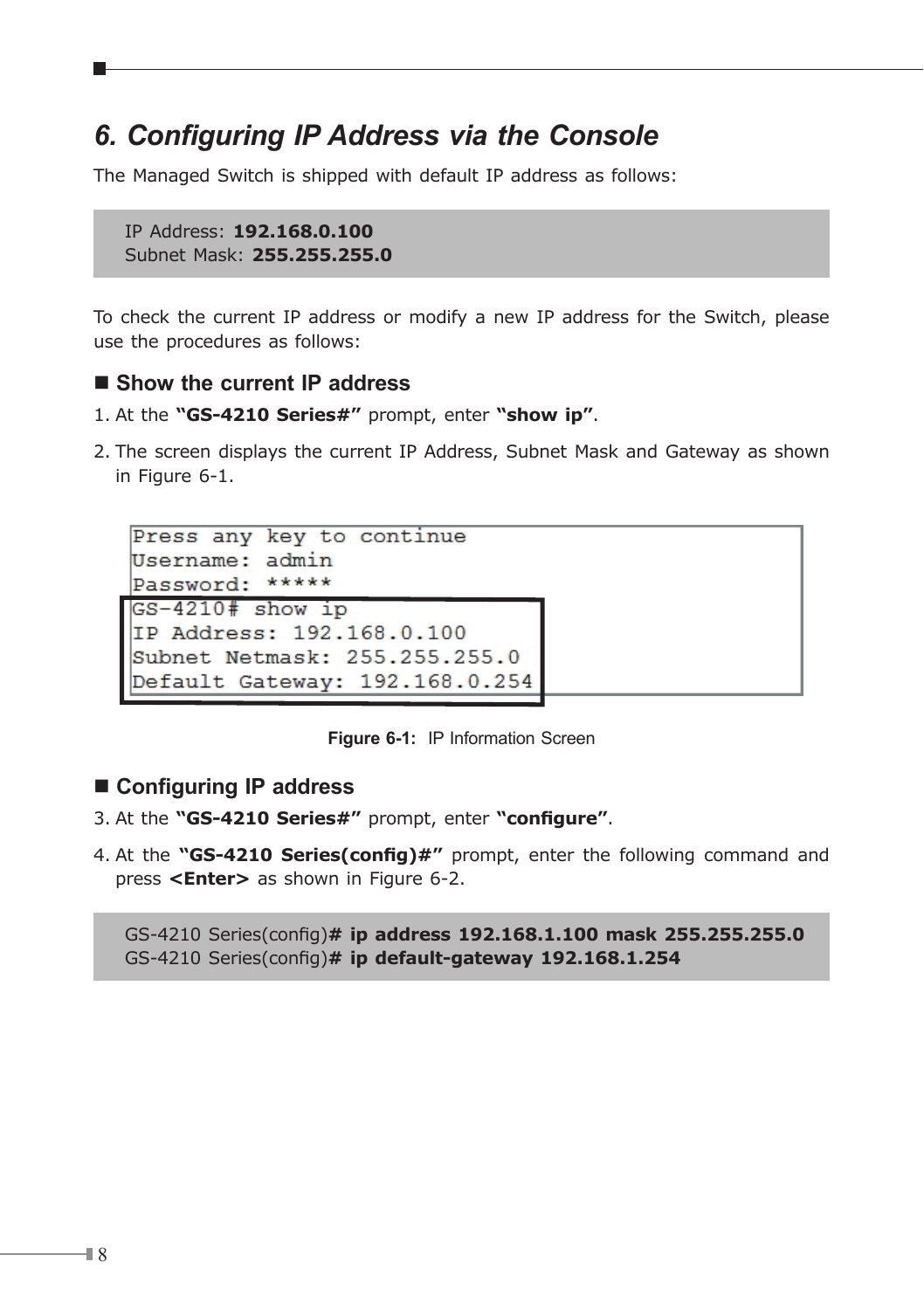The previous command would apply the following settings for the Switch.

**IP Address: 192.168.1.100 Subnet Mask: 255.255.255.0 Gateway: 192.168.1.254**

Press any key to continue Username: admin Password: \*\*\*\*\* GS-4210# configure  $|GS-4210$ (config)# ip address 192.168.1.100 mask 255.255.255.0 GS-4210(config)# ip default-gateway 192.168.1.254

**Figure 6-2:** IP Address Screen

5. Repeat Step 1 to check if the IP address has changed.

If the IP is successfully configured, the Managed Switch will apply the new IP address setting immediately. You can access the Web interface of the GS-4210 Managed Switch Series through the new IP address.



If you are not familiar with console command or the related parameter, enter "**?**" anytime in console to get the help description.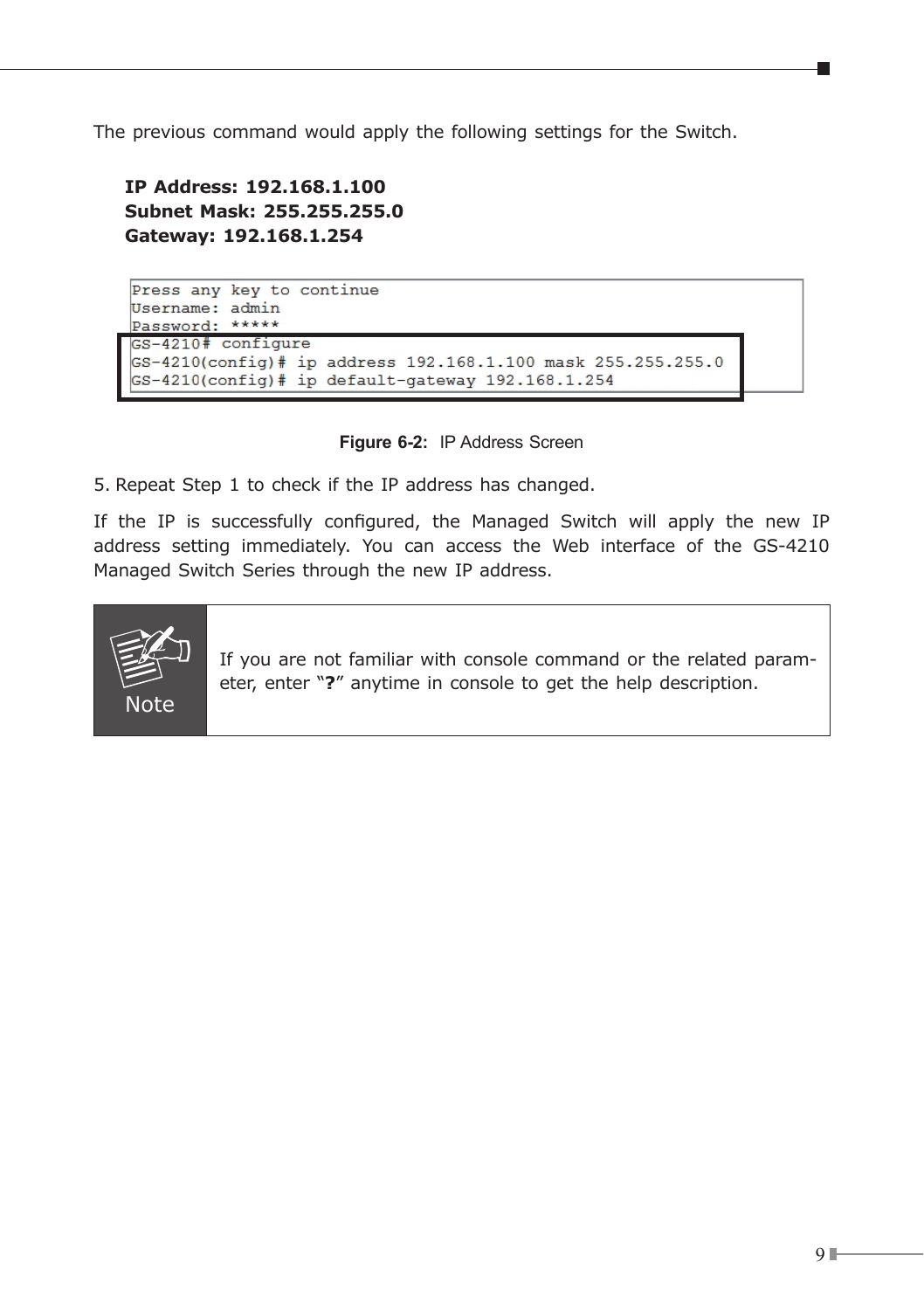### <span id="page-9-0"></span>*7. Saving the Configuration via the Console*

In the switch, the running configuration file is stored in the RAM. In the current version, the running configuration sequence of running-config can be saved from the RAM to FLASH by **writing** the command or **copying** the **running-config startup-config** command, so that the running configuration sequence becomes the startup configuration file, which is the configuration saved.

1. At the **"GS-4210 Series#"** prompt, enter **"copy running-config startupconfig"** as shown in Figure 7-1.

```
Press any key to continue
Username: admin
Password: *****
GS-4210# copy running-config startup-config
Success
```
**Figure 7-1:** The Configuration Screen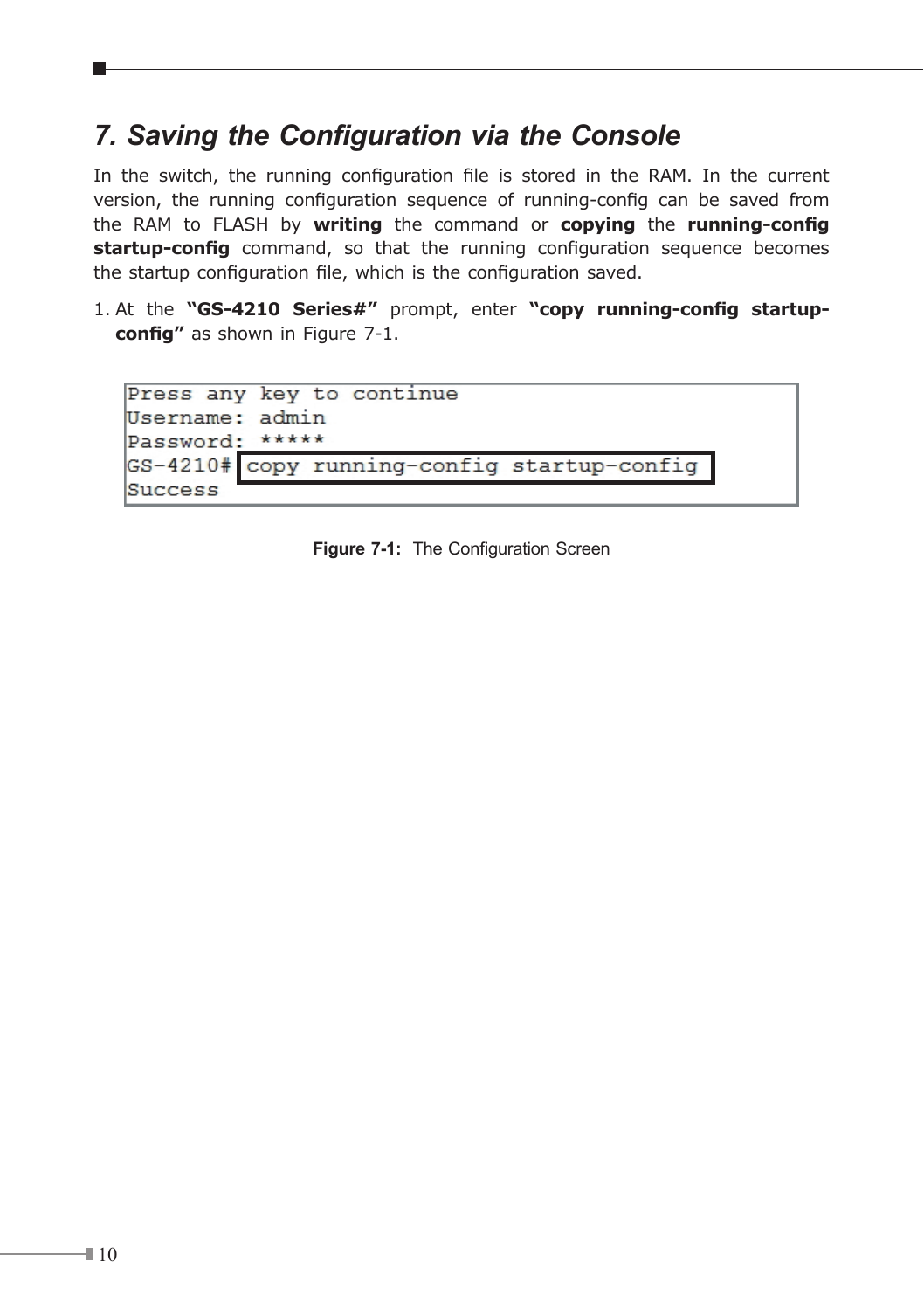### <span id="page-10-0"></span>*8. Starting Web Management*

The following shows how to start up the **Web Management** of the Managed Switch. Note the Managed Switch is configured through an Ethernet connection. Please make sure the manager PC must be set to the same **IP subnet address**.

For example, the default IP address of the Managed Switch is *192.168.0.100*, then the manager PC should be set to **192.168.0.x** (where x is a number between 1 and 254, except 100), and the default subnet mask is 255.255.255.0.



**Figure 8-1:** IP Management Diagram

. .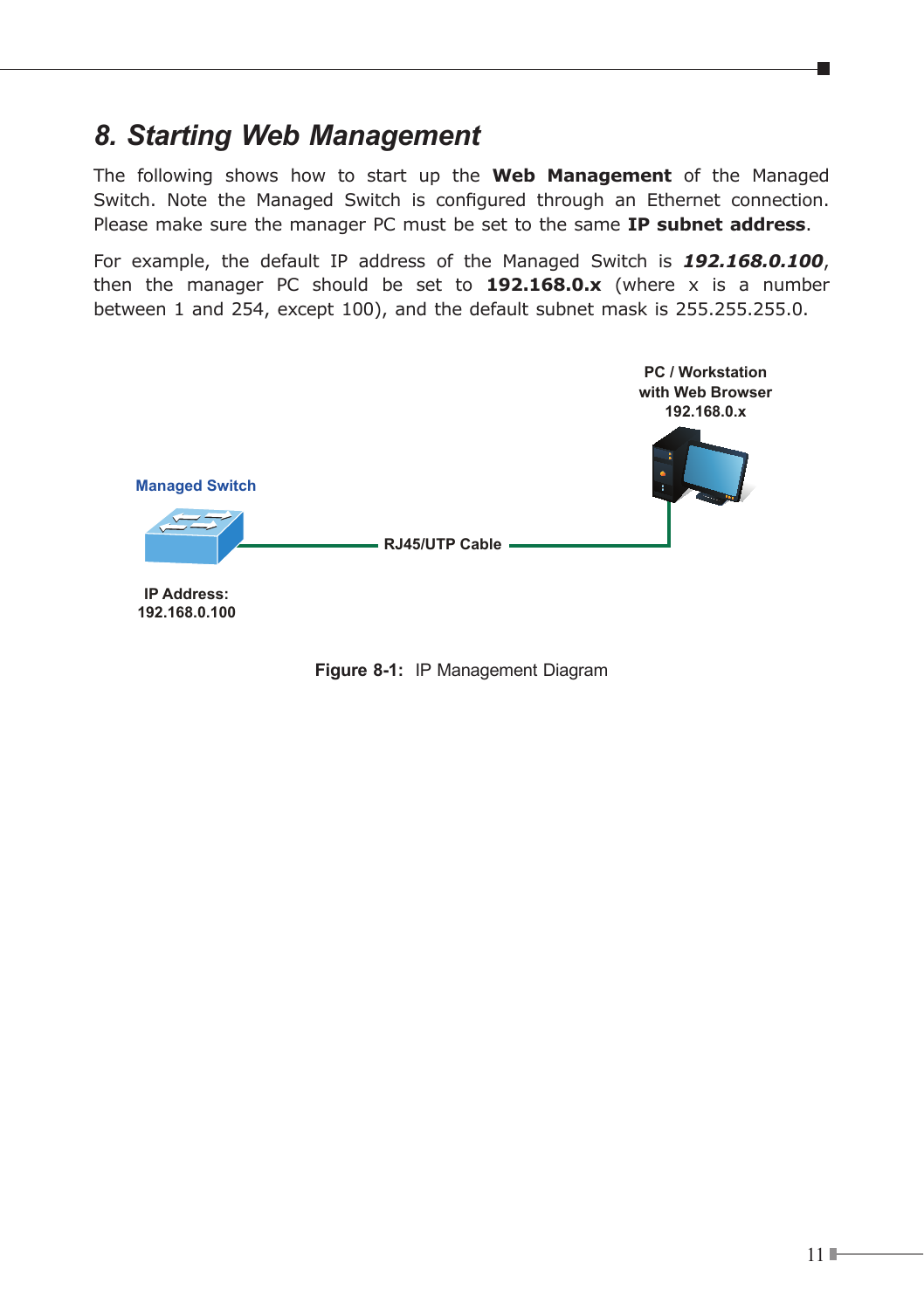#### **Logging in to the Managed Switch**

- 1. Use Internet Explorer 8.0 or above Web browser and enter IP address *<http://192.168.0.100>* to access the Web interface.
- 2. When the following dialog box appears, please enter the default user name and password **"admin"**. The login screen in Figure 8-2 appears.

| Default Username: admin<br>Default Password: admin |  |
|----------------------------------------------------|--|
| <b>PLANET</b><br><b>Uesmame</b><br>Password        |  |
| <b>LOGIN</b>                                       |  |

**Figure 8-2:** Login Screen

3. After entering the password, the main screen appears as Figure 8-3 shows.



**Figure 8-3:** Web Main Screen of Managed Switch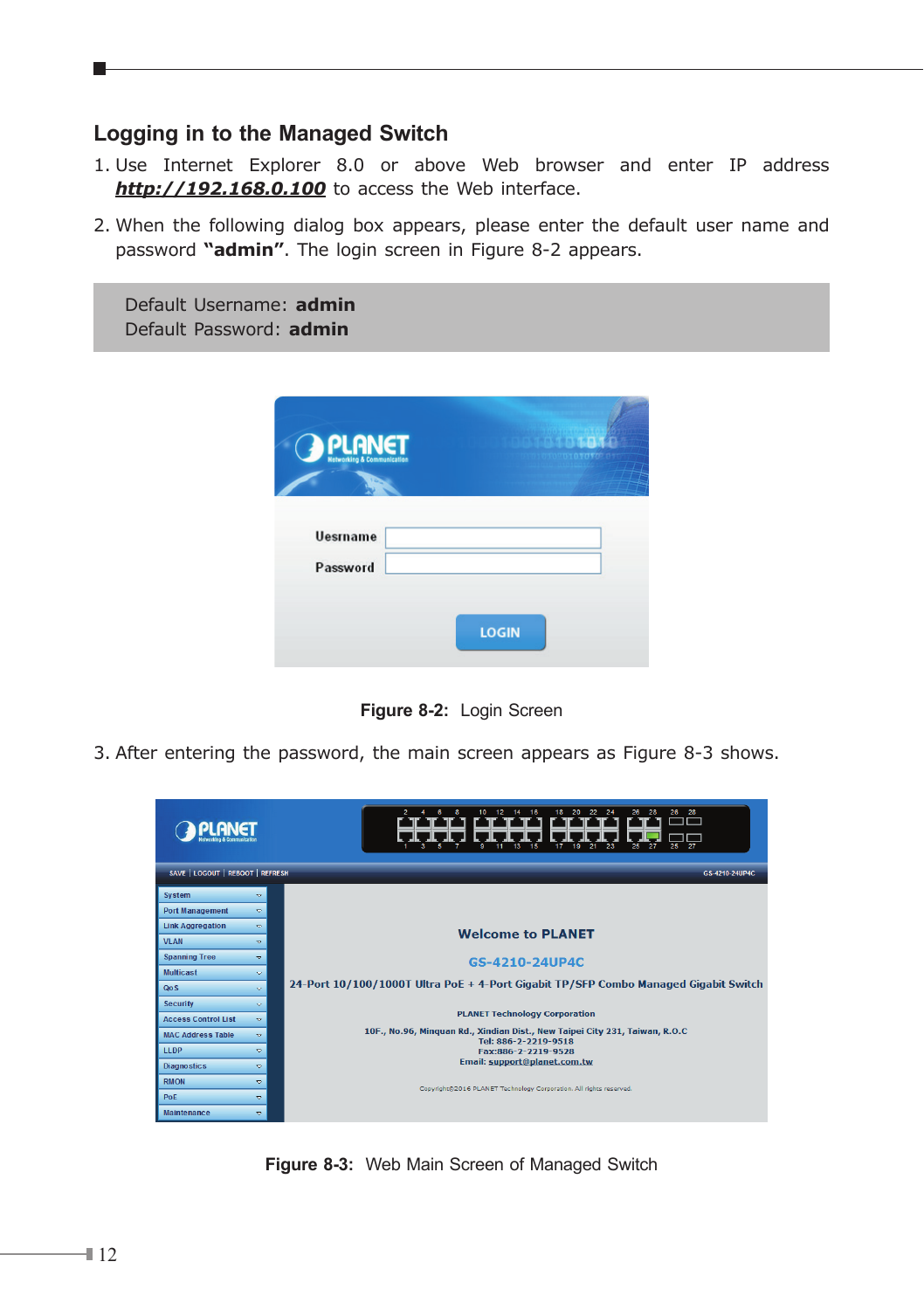The Switch Menu on the left of the Web page lets you access all the commands and statistics the Managed Switch provides.

| <b>System</b>              | ▽                          |
|----------------------------|----------------------------|
| <b>Port Management</b>     | ▽                          |
| <b>Link Aggregation</b>    | ᢦ                          |
| <b>VLAN</b>                | $\overline{\mathbf{v}}$    |
| <b>Spanning Tree</b>       | $\overline{\phantom{0}}$   |
| <b>Multicast</b>           | $\overline{\phantom{0}}$   |
| QoS                        | ▽                          |
| <b>Security</b>            | $\overline{a}$             |
| <b>Access Control List</b> | $\overline{ }$             |
| <b>MAC Address Table</b>   | $\overline{a}$             |
| LLDP                       | ᇦ                          |
| <b>Diagnostics</b>         | $\overline{\triangledown}$ |
| <b>RMON</b>                | ᇦ                          |
| PoF                        | $\overline{\triangledown}$ |
| <b>Maintenance</b>         | ᇦ                          |

**Figure 8-4:** Switch Menu

Now, you can use the Web management interface to continue the Switch management.

Please refer to the user's manual for more.

Ð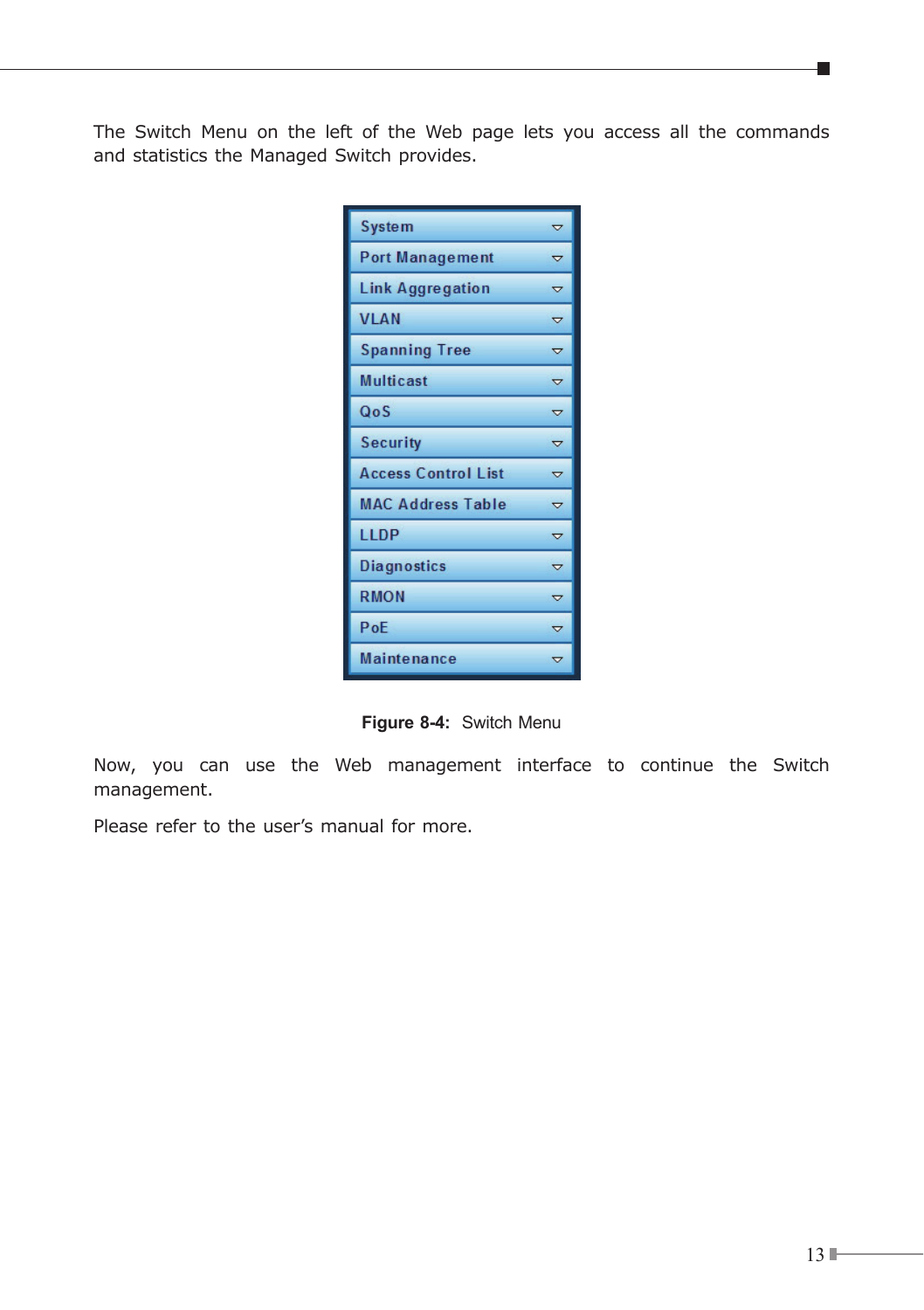### <span id="page-13-0"></span>*9. Saving Configuration via the Web*

In the Managed Switch, the running configuration file is stored in the RAM. In the current version, the running configuration sequence of running-config can be saved from the RAM to FLASH by **"Save Configurations to FLASH"** function, so that the running configuration sequence becomes the startup configuration file, which is the configuration saved.

To save all applied changes and set the current configuration as a startup configuration, the startup-configuration file will be loaded automatically across a system reboot.

1. Click **"Save > Save Configurations to FLASH"** to login to the "Configuration Manager" page.



2. Press the **"Apply"** button to save running configuration to start up configuration.

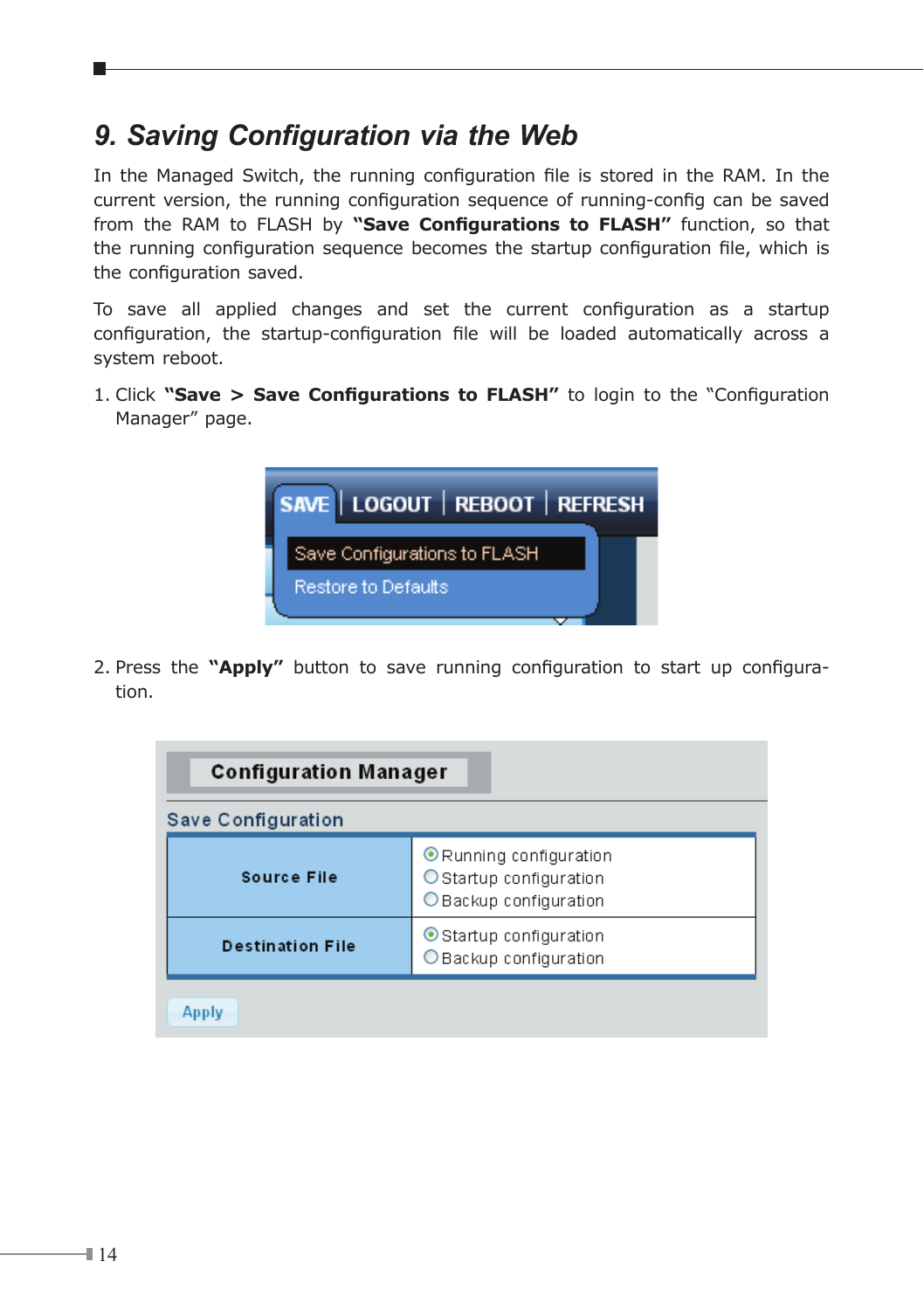# <span id="page-14-0"></span>*10. Recovering Back to Default Configuration*

#### ■ **IP** address has been changed or admin password has been forgotten –

To reset the IP address to the default IP address **"192.168.0.100"** or reset the login password to the default value, press the hardware **reset button** on the front panel for about **10 seconds**. After the device is rebooted, you can login the management Web interface within the same subnet of 192.168.0.xx.



**Figure 10-1:** GS-4210-16UP4C Reset Button



**Figure 10-2:** GS-4210-24UP4C Reset Button